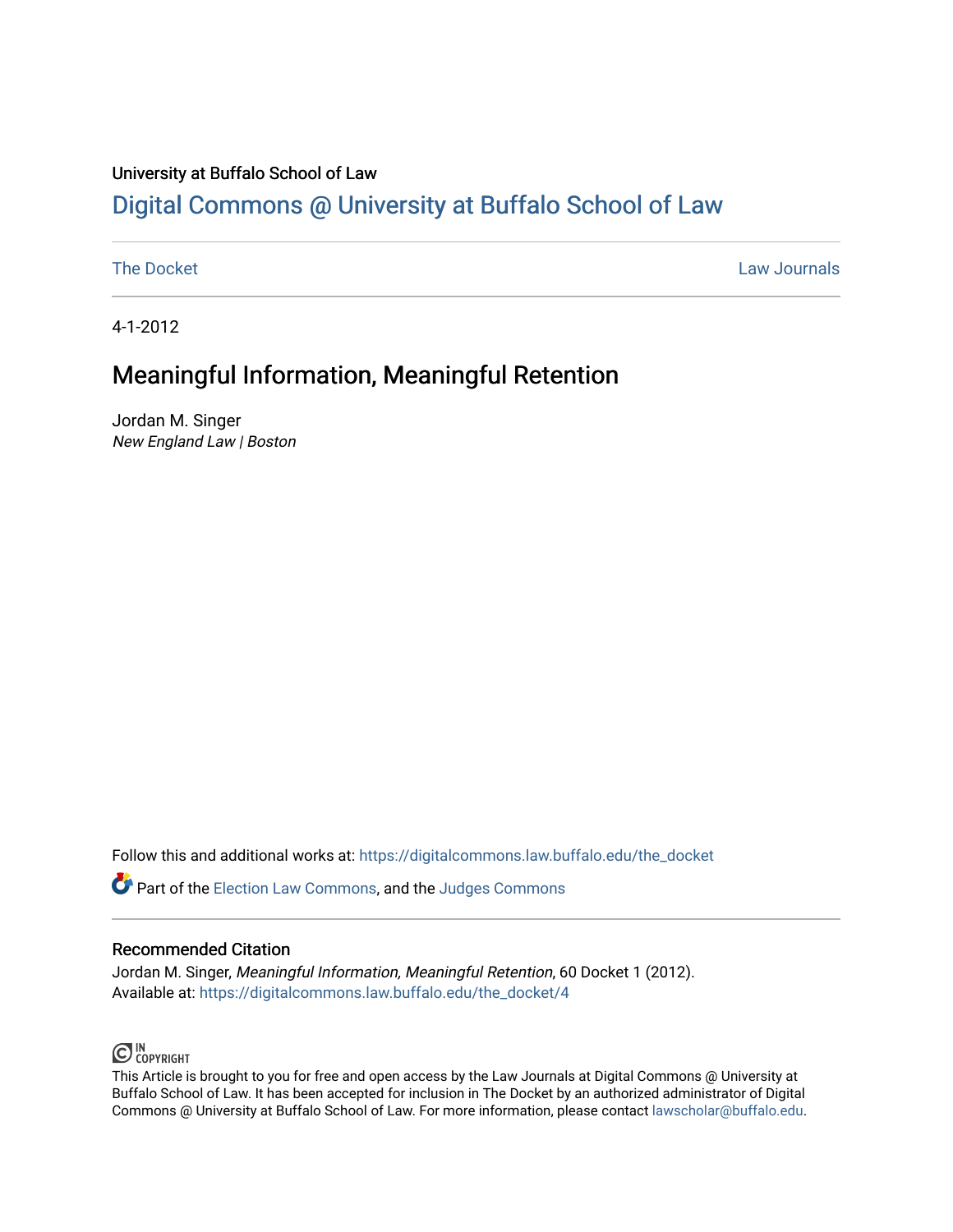# BUFFALO LAW REVIEW THE DOCKET

| VOLUME 60 | APRIL 2012 | PAGES 1-11 |
|-----------|------------|------------|
|           |            |            |

#### Meaningful Information, Meaningful Retention

#### JORDAN M. SINGER†

 Judicial retention elections are at a crossroads. Less than twenty years ago, they were seen as relatively sleepy judges in six states were targeted for non-retention by well- unsuccessful, anti-retention forces appear to be gaining accountability, retention elections now face an uncertain affairs, characterized by low voter turnout and little or no campaigning. But times have changed. In 2010, high court organized and well-financed opposition groups with overtly political agendas.<sup>1</sup> Although these efforts mostly proved resilience with each election cycle.<sup>2</sup> Once heralded as  $\alpha$ relatively apolitical means of ensuring judicial future.

 In his recent Article, Professor Todd Pettys suggests that we may have reached a breaking point.<sup>3</sup> Briefly to tap into voters' moral outrage over controversial court summarized, his contention is this: modern anti-retention campaigns are particularly powerful because they are able

 $\ddot{\phantom{a}}$ 

 Rhetorical Weaknesses of Consequentialism, 60 BUFF. L. REV. 69, 78 (2012). 3. Todd E. Pettys, Judicial Retention Elections, the Rule of Law, and the

 † Assistant Professor of Law, New England Law | Boston. I am grateful to Tigran Eldred, Lawrence Friedman, and Louis Schulze for helpful comments on earlier drafts.

 Accountability or Rampant Passion?, 46 CT. REV. 118, 118 (2010). 1. See Roy A. Schotland, Iowa's 2010 Judicial Election: Appropriate

 2. See ADAM SKAGGS ET AL., THE NEW POLITICS OF JUDICIAL ELECTIONS 2009- 10, at 27 (2011) ("More assaults on impartial courts, taking a range of different forms, are on the horizon.").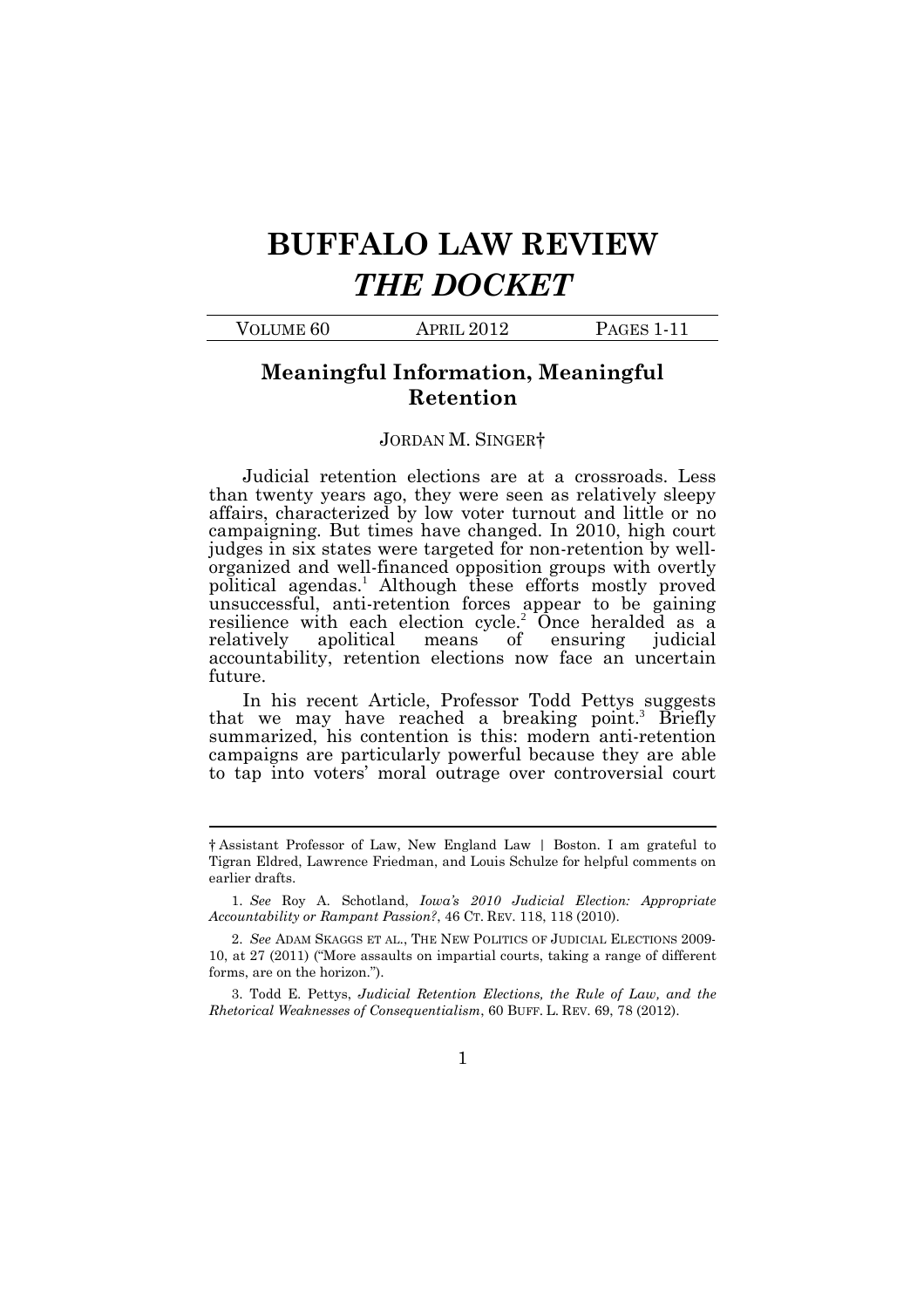decisions.<sup>4</sup> That outrage, in the form of a moral mandate, overpowers the public's general deference to the courts as willing to remove judges who issue controversial decisions.<sup>5</sup> time for doing their jobs (the "deontological argument") $\delta$  and ineffective elections have changed, and the pro-retention arguments that may have resonated with the public a generation ago over case outcomes, or simply eliminated altogether.<sup>8</sup> fair and impartial arbiters of the law, making voters more Moreover, the traditional arguments in favor of judicial retention—that judges should not be punished at election that judges should not feel pressure to reach politically popular (rather than legally correct) outcomes (the "consequentialist argument")<sup>7</sup>—prove ineffective with morally outraged voters. In short, the dynamics of retention no longer work. Using the unsuccessful 2010 retention bids of three Iowa Supreme Court Justices as one recent example of the weakness of traditional arguments, Pettys concludes that retention elections should either be reimagined as staging grounds for vibrant policy debates

 Professor Pettys's Article offers a highly instructive account of the way that traditional pro-retention arguments story—comprising voter concerns about procedural fairness those concerns—that provides a clearer guide for the future particular—and suggests the pro-retention forces should legitimacy of the judiciary. fall short in the face of moral mandates. That account, however, only tells part of the story. And it is the rest of the and the proper role of the judiciary, and the equivalent failure of traditional pro-retention arguments to address of retention elections. This Response offers an alternative reading of the 2010 elections—the Iowa election in worry less about responding to moral mandates and more about bolstering the public's faith in the institutional

 Social science research has identified two factors that citizens typically view judicial legitimacy and accountability drive voter decision-making in retention elections. First, in sociological terms, meaning that they expect judges first

8. Id. at 78.

<sup>4.</sup> Id. at 127-30.

 5. Id. at 130-32.

<sup>6.</sup> Id. at 89-93.

<sup>7.</sup> Id. at 93-99.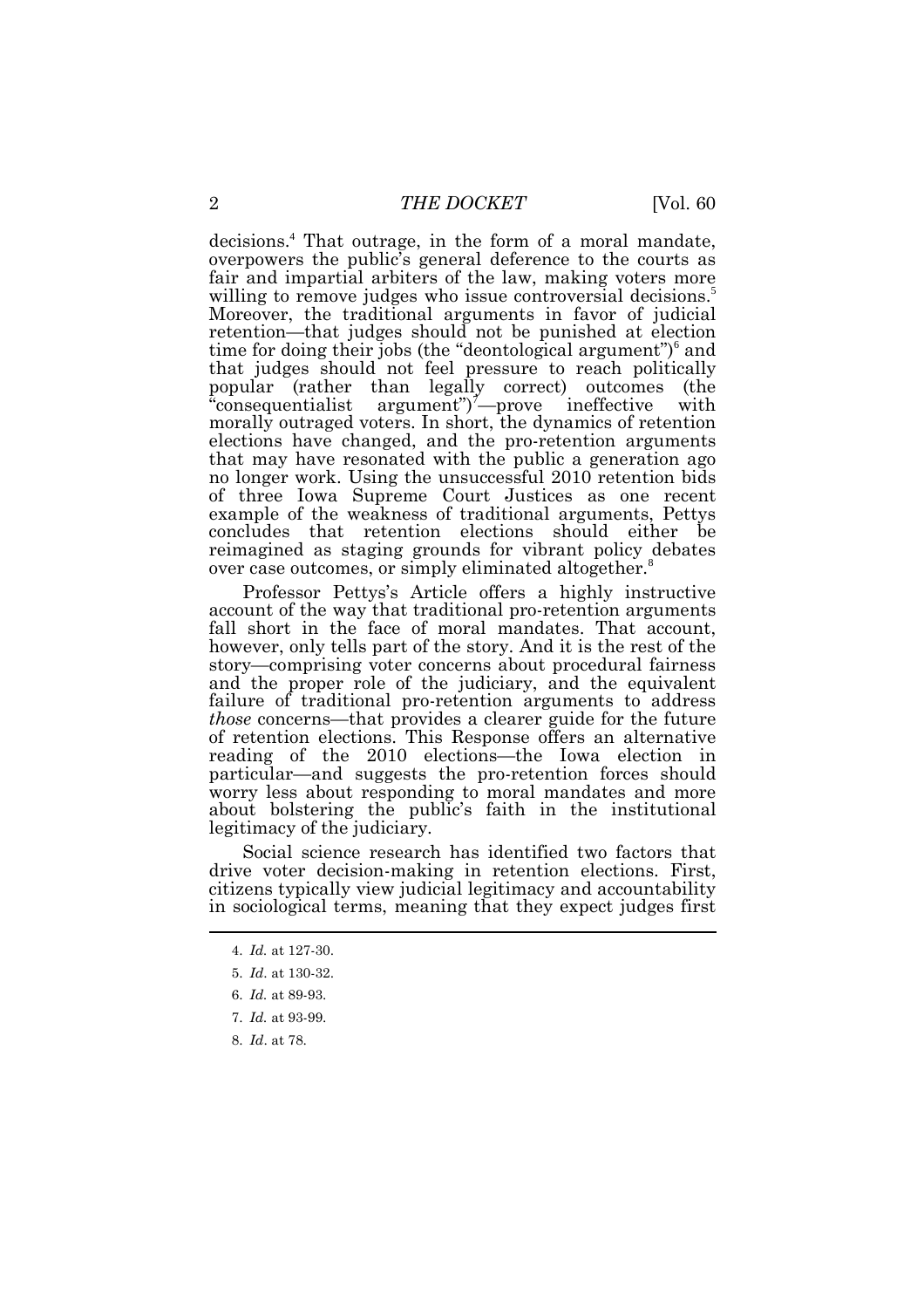and foremost to embrace fair, neutral, and trustworthy voters are rationally ignorant, meaning that they generally voters will simply assume as a default that judges are acting in a procedurally fair and institutionally sound Together, these strains of reasoning typically work to keep incumbent judges in office. So strong is the presumption that only pervasive evidence of dereliction of these qualities will spur a successful non-retention vote.<sup>13</sup> procedures,<sup>9</sup> and resist any invitation to overstep the court's limited constitutional role.<sup>10</sup> At the same time, retention will not invest much (if any) time to learn about their sitting judges before going to the [polls.](https://polls.11)<sup>11</sup> Instead, most manner unless presented with information to the [contrary.](https://contrary.12)<sup>12</sup> that incumbent judges are competent, fair, and trustworthy

 A controversial case outcome may be seen as evidence of such dereliction, at least to some voters in some finds a case outcome to be morally outrageous, her view of sitting judge(s) with new judges whose moral compasses are  $\overline{a}$ circumstances. As Professor Pettys points out, if a person the court's commitment to fairness and trustworthiness may diminish, and she may feel an incentive to replace the

 10. Ernest A. Young, Judicial Activism and Conservative Politics, 73 U. COLO. L. REV. 1139, 1140 (2002) ("[T]he gravamen of the [judicial activism] charge is not simply that the Court is getting things wrong on the merits, but that it has somehow overstepped its institutional role.").

 11. See Michael S. Kang, Democratizing Direct Democracy: Restoring Voter Competence Through Heuristic Cues and "Disclosure Plus," 50 UCLA L. REV. 1141, 1153-54 (2003); Ilya Somin, Knowledge About Ignorance: New Directions in the Study of Political Information, 18 CRITICAL REV. 255, 257-58 (2006).

Singer, The Mind of the Judicial Voter, 2011 MICH. ST. L. REV. (forthcoming) (manuscript at 11), available at <http://papers.ssrn.com/sol3/papers.cfm?abstract> 12. I have developed this observation in more detail elsewhere. See Jordan M. \_id=1937742.

13. Id.

 9. See Kevin Burke & Steve Leben, Procedural Fairness: A Key Ingredient in Public Satisfaction, 44 CT. REV. 4, 4 (2007) ("[Procedural fairness] is a value that the American public expects and demands from judges . . . ."); see also Tom R. Tyler & Gregory Mitchell, Legitimacy and the Empowerment of Discretionary Legal Authority: The United States Supreme Court and Abortion Rights, 43 DUKE L.J. 703, 786 (1994); Tom R. Tyler & Kenneth Rasinski, Procedural Justice, Institutional Legitimacy, and the Acceptance of Unpopular United States Supreme Court Decisions: A Reply to Gibson, 25 LAW & SOC'Y REV. 621, 627 (1991) (finding that, despite unpopular Supreme Court decisions, most people believe that the Court follows fair procedures in making its decisions).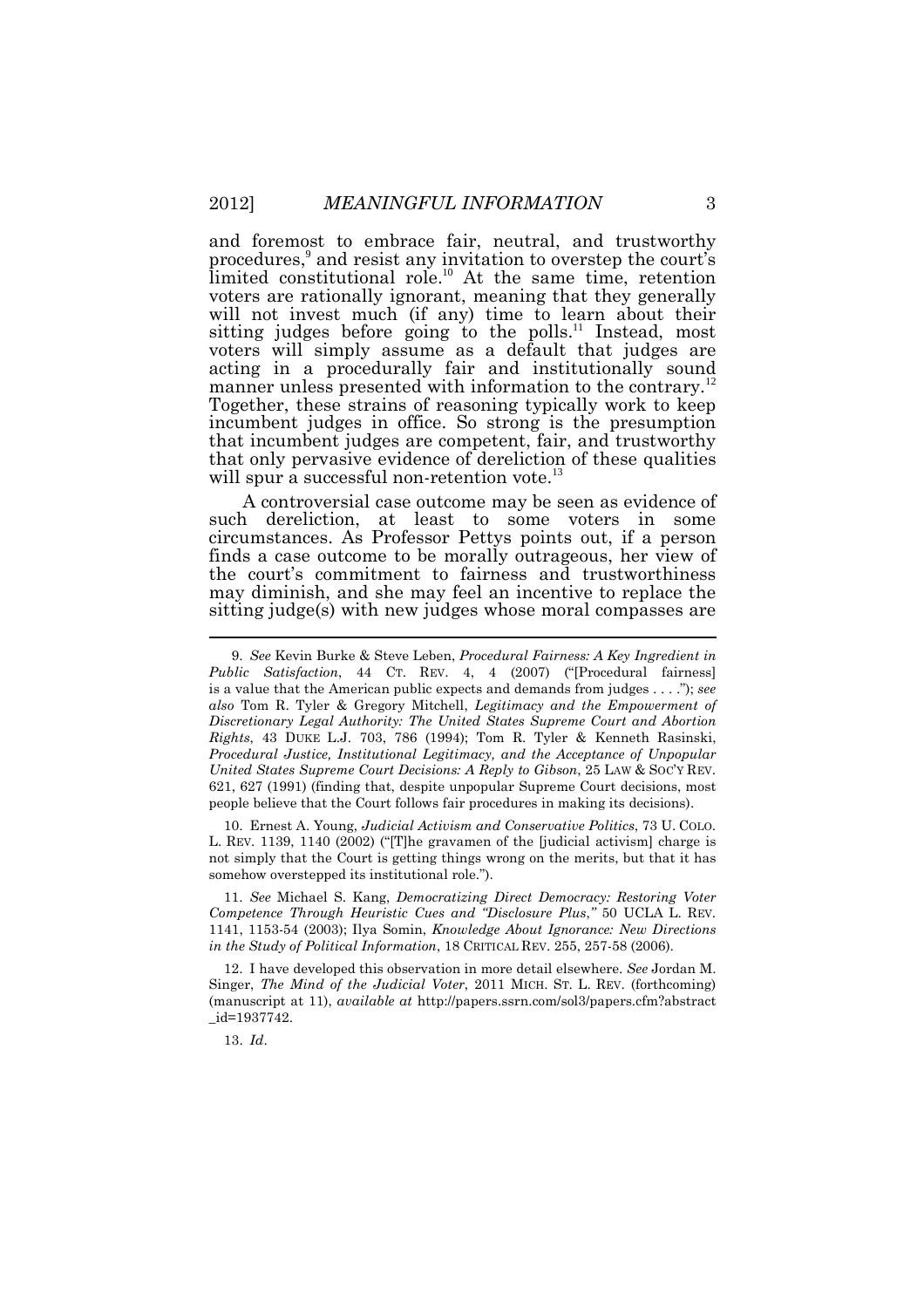similar to her own.<sup>14</sup> Pettys suggests that this type of "moral" election: an angry electorate, brimming with moral outrage over the Iowa Supreme Court's decision to overturn the state's Defense of Marriage Act, ousted three Justices who wisdom about the Iowa retention election. But there is more mandate" was at work in the 2010 Iowa judicial retention sought [retention.](https://retention.15)<sup>15</sup> This view reflects the now-conventional to the story.

 The historical facts are plain enough. In April 2009, the one woman violated the Equal Protection Clause of the Iowa override the ruling through political and non-political means.<sup>17</sup> However, political avenues against same-sex marriage in Iowa quickly dried up when Governor Chet Culver and the state legislature ruled out support for a to oppose the three Supreme Court Justices who would be Justices and opponents spent twice that to unseat them,<sup>19</sup> Iowa Supreme Court unanimously held in Varnum v. Brien that state legislation restricting marriage to one man and [Constitution.](https://Constitution.16)<sup>16</sup> The decision angered many conservative and religious groups in Iowa (and nationwide), who pledged to marriage amendment to the state [constitution.](https://constitution.18)<sup>18</sup> Anger over the Varnum decision accordingly coalesced into a campaign seeking retention in November 2010. After a bitter campaign in which proponents spent \$400,000 to retain the all three Justices fell short of the threshold needed for [retention.](https://retention.20)

 $\overline{a}$ 

 18. See Mike Glover, Iowa Gov Cool to Attempting Gay-Marriage Reversal, ASSOCIATED PRESS, Apr. 7, 2009, available at [http://www.huffingtonpost.com/](http://www.huffingtonpost.com) huff-wires/20090407/iowa-gay-marriage/; Rod Boshart, Culver Praises Legis- lature for Not Taking Up Gay Marriage, SIOUX CITY J. (Mar. 31, 2010, 2:14 PM), [http://siouxcityjournal.com/news/state-and-regional/iowa/article\\_c0ecb378-3cf9-](http://siouxcityjournal.com/news/state-and-regional/iowa/article_c0ecb378-3cf9) 11df-8dd0-001cc4c002e0.html.

Pressure on Courts, Reform Groups Say (Nov. 3, 2010), available at 19. Press Release, Brennan Ctr. for Justice, 2010 Judicial Elections Increase <http://www.brennancenter.org/page/-/Democracy/release-november%202010-110> 310-final.pdf.

20. Schotland, supra note 1, at 120.

<sup>14.</sup> Pettys, supra note 3, at 131-32.

<sup>15.</sup> Id. at 70.

<sup>16. 763</sup> N.W.2d 862, 872 (Iowa 2009).

 17. See Schotland, supra note 1, at 120-21.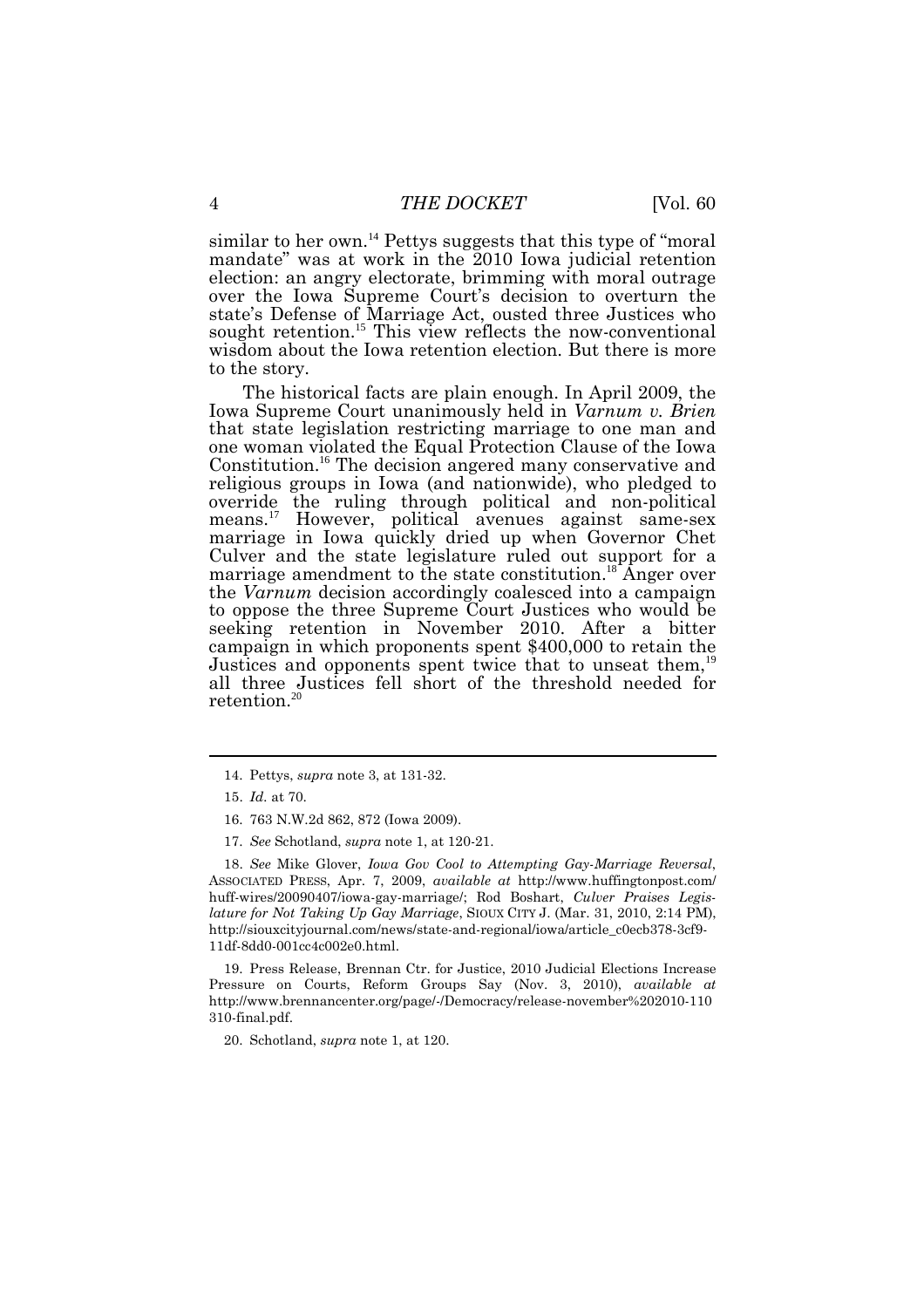Moral outrage unquestionably fed the anti-retention Varnum case found that only 32% of Iowans opposed same- marriage, and another 30% opposing marriage but strongly held moral outrage over same-sex marriage that that the court's decision was procedurally [legitimate.](https://legitimate.22)<sup>22</sup> Yet 54% of Iowa voters chose not to retain the Justices. Some factor other than moral outrage was necessary for the anticampaign in Iowa, but moral mandates alone cannot explain the election result. The numbers simply don't add up. A statewide survey taken shortly before oral argument in the sex marriage in any form, with 28% supporting same-sex supporting civil [unions.](https://unions.21)<sup>21</sup> In other words, less than one-third of Iowans were predisposed to experience the deep and would be necessary to overcome the baseline inclination retention movement to succeed on a statewide [scale.](https://scale.23)<sup>23</sup>

 That additional factor was not a moral concern, but a Supreme Court had overstepped its institutional role in sociological one: the widespread belief that the Iowa directly legalizing same-sex marriage. This perception was fueled by anti-retention forces, whose primary theme throughout the campaign was not "Varnum was wrong for moral reasons" but rather "Varnum was wrong for institutional reasons."<sup>24</sup> Indeed, a study of letters to editor

 $\overline{a}$ 

 22. See Linda J. Skitka & Elizabeth Mullen, The Dark Side of Moral Conviction, 2 ANALYSES SOC. ISSUES & PUB. POL'Y 35, 37 (2002) (describing a moral mandate as "a strong attitude with an equally strong moral investment").

 poll was not an anomaly, but part of a trend toward greater acceptance of same- sex marriage in Iowa. A 2010 poll, taken well after Varnum, but before the retention election, found that support for same-sex marriage in the state had grown to 44%. See Andrew Gelman et al., Over Time, a Gay Marriage Groundswell, N.Y. TIMES, Aug. 22, 2010, at WK3. Similarly, a poll from August 2011 found that only 29% of Iowans opposed same-sex marriage in any form, while 40% supported gay marriage and another 30% supported civil unions. See Press Release, Public Policy Polling, Iowans Up on Gay Marriage and Branstad (Aug. 26, 2011), available at <http://www.publicpolicypolling.com/pdf/PPP> 23. The level of support for same-sex marriage in Iowa in the pre-Varnum \_Release\_IA\_0826.pdf.

 Judicial Retention Election Through a Content Analysis of Letters to the Editor, 97 IOWA L. REV. (forthcoming 2012) (manuscript at 22), available at 24. See Tyler J. Buller, Framing the Debate: Understanding Iowa's 2010 [http://papers.ssrn.com/sol3/papers.cfm?abstract\\_id=1793313](http://papers.ssrn.com/sol3/papers.cfm?abstract_id=1793313).

 21. Press Release, Univ. of Iowa, Big Ten Battleground Poll: Iowans' Views on Gay Marriage and Civil Unions 1 (Dec. 1, 2008), *available at* <http://news>[releases.uiowa.edu/2008/november/112508gaymarriagetopline.pdf.](https://releases.uiowa.edu/2008/november/112508gaymarriagetopline.pdf)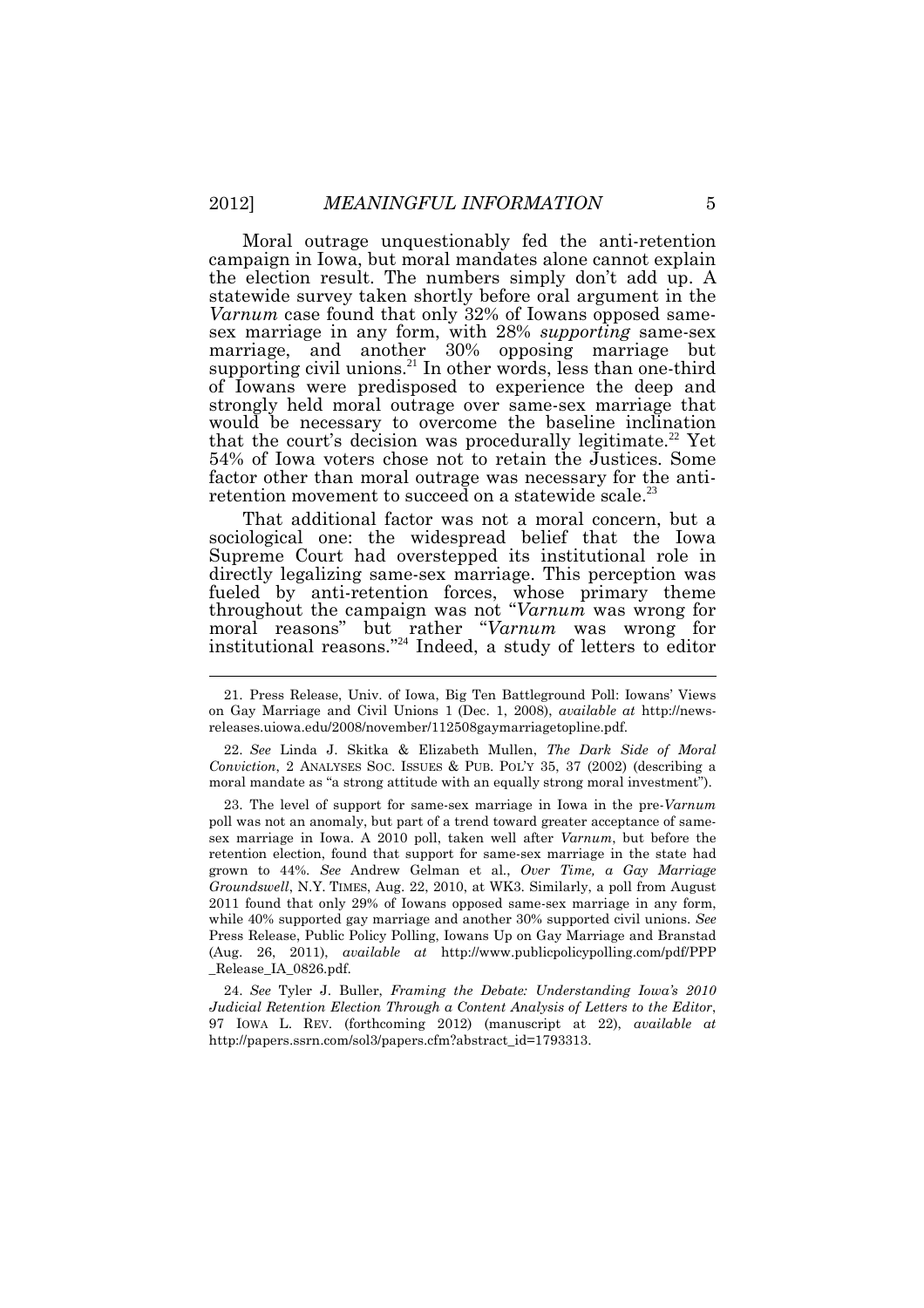appearing in Iowa newspapers prior to the election found "usurping the will of the people" and "legislating from the messaging of the anti-retention forces in Iowa, then, was sacred values. The middle ground of voters did not need to had improperly assumed the responsibility of the legislature that nearly 70% of anti-retention letters argued against Varnum based on institutional overreach themes like bench."<sup>25</sup>By contrast, less than 12% of anti-retention letters derided Varnum for religious or moral reasons.<sup>26</sup> The much more sophisticated and richly textured than a simple tap into the reservoir of moral outrage or an appeal to be morally outraged by *Varnum* to cast a vote against the three Justices; they merely needed to believe that the Court in effectuating an important social policy.

 In the face of this institutional critique, the traditional simply "doing its job"<sup>27</sup> and that a vote against retention was with voters who viewed the court as overstepping its voters perceive those judges as not doing their jobs, but instead intruding into the proper domain of the legislature. in light of concerns about sociological accountability because ideals of the court as an institution. Put differently, if arguments offered by pro-retention forces were doomed to fail. Supporters of retention argued that the Court was "a vote against the judicial system."<sup>28</sup> But these deontological arguments did not—and could not—resonate constitutional bounds. In other words, saying that judges should not be fired for doing their jobs will not work if Similarly, consequentialist arguments lack rhetorical power the public generally believes that judges *should* be held accountable for procedural fairness and upholding the

l

<sup>25.</sup> Id. (manuscript at 22-23).

 26. Id. (manuscript at 22). Pettys cites to this study, but conflates the arguments, noting merely that "more than 85% of the anti-retention letterwriters condemned Varnum in one manner or another ...." Pettys, *supra* note 3, at 85. But the nature of the condemnation is the key to understanding the motivation for a non-retention vote.

 Justices Did Not "Make Law;" They Interpreted It, OTTUMWA COURIER ONLINE (Oct. 22, 2010), <http://ottumwacourier.com/letters/x693285242/Justices-did-not>-27. Pettys, supra note 3, at 90 (quoting Rob Potts, Letter to the Editor, make-law-they-interpreted-it).

<sup>28.</sup> Id. (quoting Alan L. Egly, Letter to the Editor, Don't Vote Against Judge Based on Self-Interest, Ideology, QUAD-CITIES ONLINE (Oct. 27, 2010), [http://www.qconline.com/archives/qco/display.php?id=516205\)](http://www.qconline.com/archives/qco/display.php?id=516205).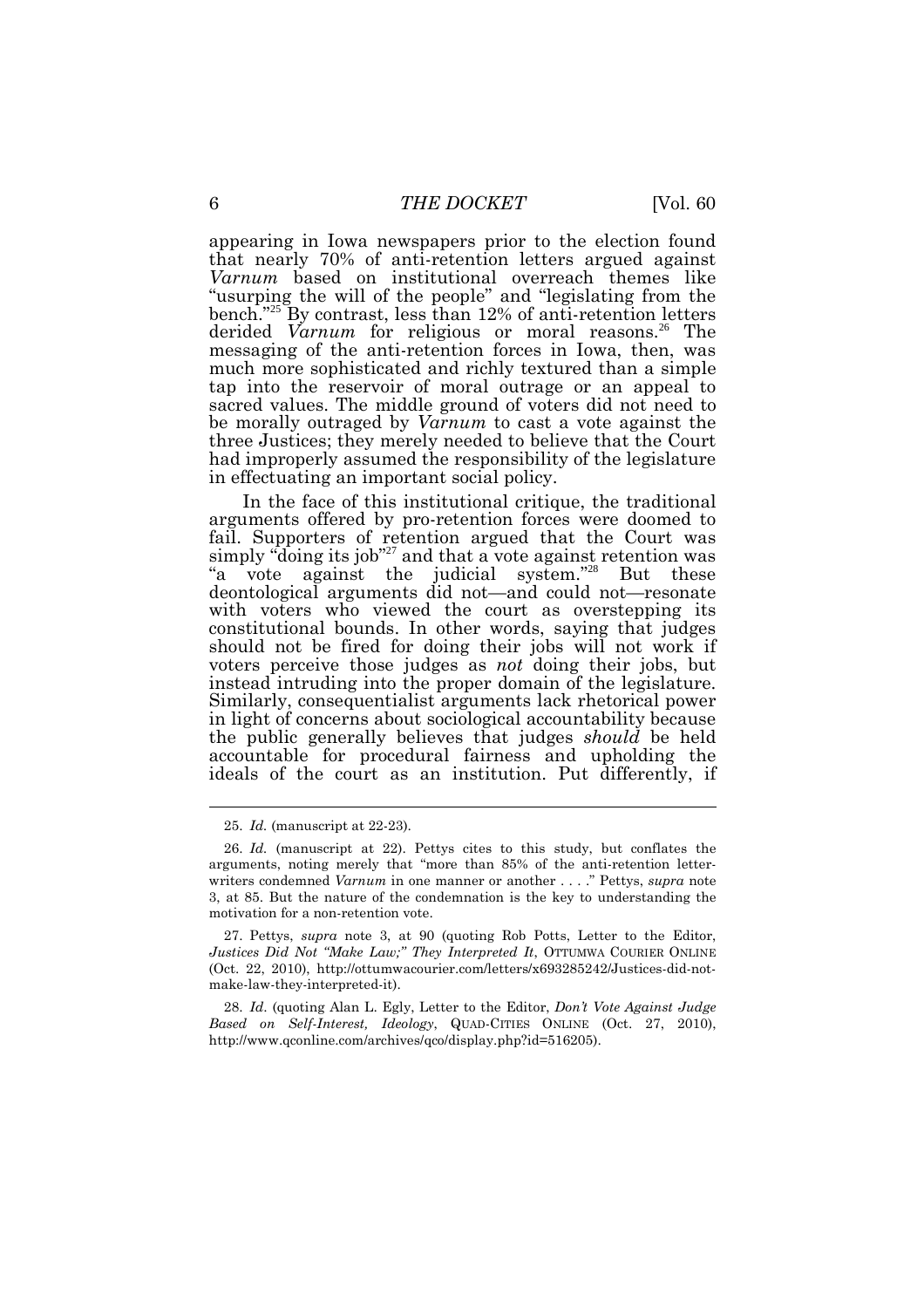judges are so independent that they disregard the very should be replaced—or at least should feel pressure to procedures and institutional arrangements that are designed to ensure fair and accurate outcomes, those judges change their behavior in the face of public disapproval.

 To be clear, I am not suggesting that the perception of Varnum opinion shows it to be cautious and carefully the separation of powers. But surely most Iowa voters did they instead relied on information that could be obtained passively or with little effort, and most of that "information" consisted of the opposition's relentless drumbeat of judicial from the bench." In the end, the middle ground voters who they had become convinced that the Justices had not met the Iowa Supreme Court's institutional overreach was actually grounded in reality. Indeed, any fair reading of the constructed, demonstrating an explicit awareness of the limited role of the judiciary in a government premised on not read the court's opinion. As rationally ignorant voters, activism and warnings that the Justices were "legislating would eventually decide the election swung against the three Justices not because of moral outrage, but because their commitment to sociological accountability.

 The dynamics of voter decision-making based on sociological accountability illustrate both the strengths and Given public concern that their courts remain fair, retention forces remind voters that their incumbent judges be demonstrated to the public. the limitations of the "fairness and impartiality" rhetoric that characterizes traditional pro-retention arguments. impartial, and unwilling to succumb to the temptation of institutional overreach, it is of course essential that proembrace these qualities. But merely asserting fairness and impartiality is no longer enough. Such qualities must also

 And therein lies the key to the future of judicial retention elections. Voters are hungry for information concerning their judges' commitment to procedural fairness gravitate toward any easily accessible information, accurate meaningful information to do their work for them. They and tendency to avoid institutional overreach. Pro-retention forces historically have not bothered to supply such information to voters, because in an information vacuum, most rationally ignorant voters will adopt the default position that judges are good enough to retain. But antiretention forces are now filling that vacuum, and voters will or not. Pro-retention forces can no longer rely on the lack of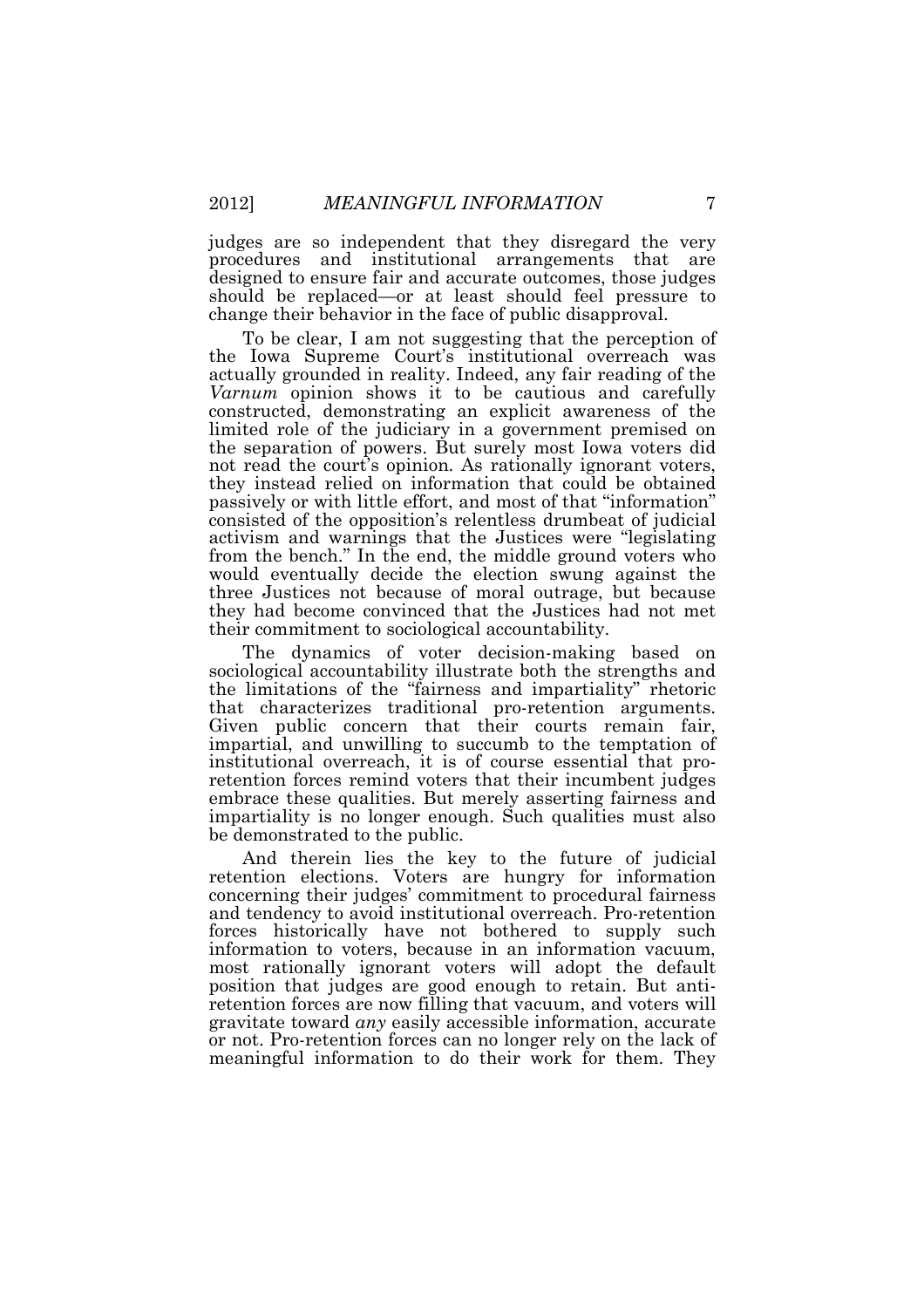must be prepared to provide substantial information on judges' sociological accountability early and often in the election cycle.

 The ongoing relevance of sociological accountability to respect to concrete information on the performance of sparked by a single court decision on a controversial [issue.](https://issue.30)<sup>30</sup> contributed to this discrepancy, but the ready availability of expressly review each judge's performance with respect to and administrative capacity, and place the results in voter about judicial humility and each judge's commitment to deciding only issues that are properly within the court's voters—both with respect to campaign rhetoric and with sitting judges—is not just theoretical. The 2010 election season saw more efforts to unseat state high court justices than perhaps ever [before.](https://before.29)<sup>29</sup> Anti-retention forces in Alaska, Colorado, Florida, Illinois, and Kansas pushed for removal of one or more jurists, and in many states the push was Yet in every state except Iowa, the justices were retained, many by comfortable [margins.](https://margins.31)<sup>31</sup> Several factors likely information on judges' commitment to sociological accountability in the other states clearly played a significant role. Most obviously, states like Alaska, Colorado, and Kansas enjoyed robust state-sponsored judicial performance evaluation ("JPE") programs, which procedural fairness factors like clarity of communication, demonstrated impartiality, judicial temperament, integrity, guides prior to the [election.](https://election.32)<sup>32</sup> JPE programs also inquire jurisdiction and institutional role.<sup>33</sup> Unfortunately, the Iowa

 asks attorneys to evaluate appellate judges on, among other things, each judge's commitment to "[r]efraining from reaching issues that need not be decided." COLO. OFFICE OF JUDICIAL PERFORMANCE EVALUATION, APPELLATE 33. For example, the Colorado Judicial Performance Evaluation Program QUESTIONNAIRE, available at [http://www.coloradojudicialperformance.gov/](http://www.coloradojudicialperformance.gov)

 29. See Schotland, supra note 1, at 118.

 Continuity and Change from 1964 to 2010, 94 JUDICATURE 218, 228-29 tbl.3 (2011) (listing states holding retention elections in 2010 and describing the reason for opposition to retention in each state). 30. Larry Aspin, The 2010 Judicial Retention Elections in Perspective:

<sup>31.</sup> Id.

 32. See Rebecca Love Kourlis & Jordan M. Singer, Using Judicial Performance Evaluations to Promote Judicial Accountability, 90 JUDICATURE 200, 203-05 (2007) (listing states with JPE programs, including Alaska, Colorado, and Kansas, and noting that Alaska and Colorado have two of the most developed JPE programs).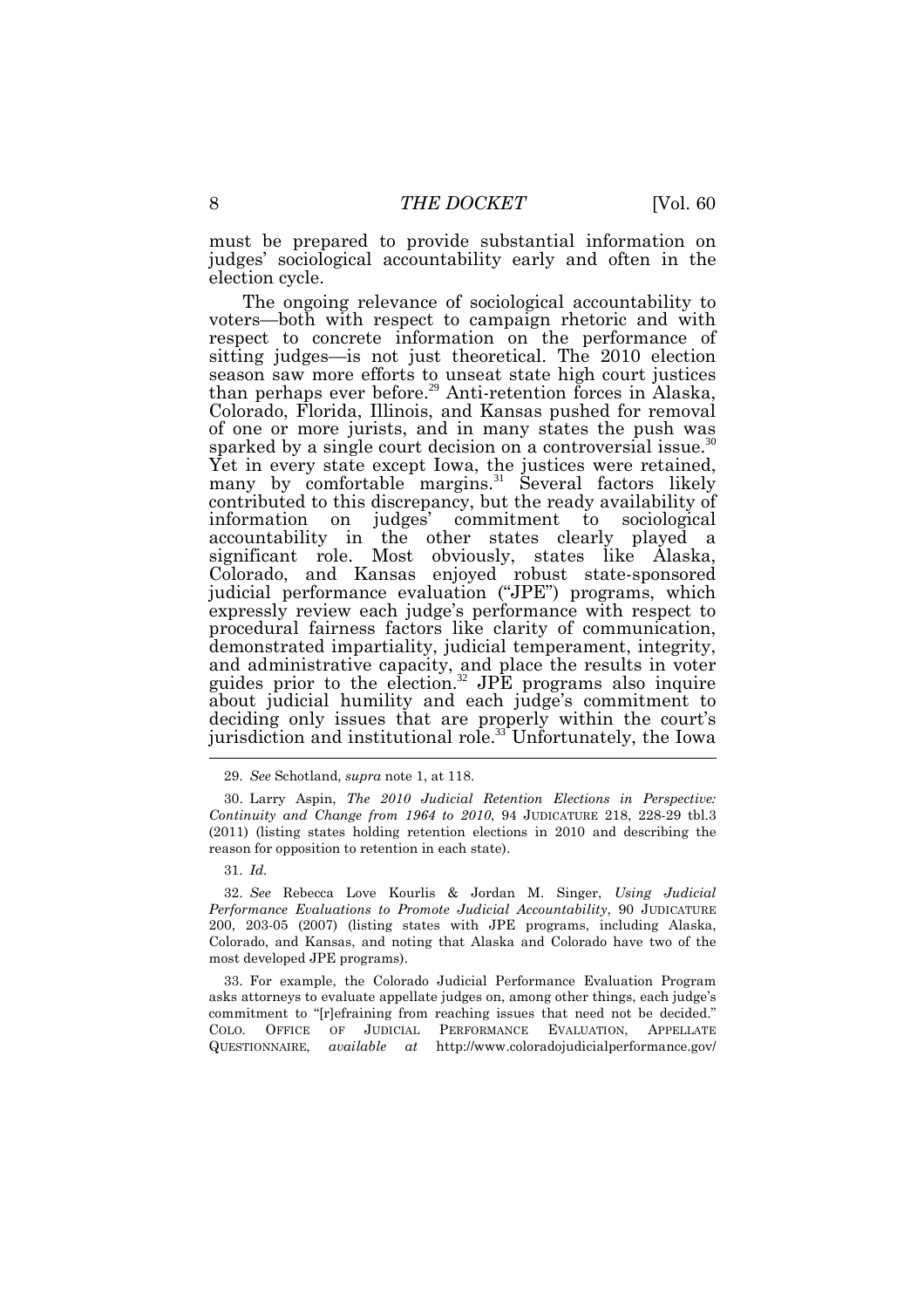Justices benefitted from no such program, leaving their Iowa were forced to rely exclusively on partisan messaging judicial careers exclusively at the mercy of election year hype. Perhaps more importantly, the critical swing voters in with respect to the sociological accountability issues that mattered most to them.

 Given the voters' primary interest in procedural fairness and institutional legitimacy and the ongoing potential of JPE programs to provide information relevant sitting judges to engage in external defenses of their outcomes or substantive judicial policymaking, such engagement might be appropriate. But most people care more than outcomes. Studies have consistently shown that wisdom of specific case outcomes. Such debates are unlikely time are likely to erode the court's legitimacy among voters who do not have strongly held moral convictions on the to those interests, it is not clear that the only choices are to either eliminate retention elections altogether or encourage decisions. If judicial retention voters only cared about case about the process of judicial decision-making as well as outcomes—indeed, typically they care about process much support for appellate courts is linked "to judgments that the decisions, whether favorable or unfavorable, were made using procedures that are competent, reasonable, and fair.<sup>334</sup> It is therefore hard to see the benefit of infusing retention elections with full-fledged policy debates about the to influence a change in position among the minority of voters who are driven by a moral mandate, and at the same issues.

 For related reasons, the proposed elimination of because it would deny voters the reasonable opportunity to of commitment to protecting and preserving the court's but concern about moral mandates alone is insufficient to retention elections altogether also seems unwise. Even if such a move were politically feasible, it would be ill-advised hold their judges accountable for transgressions that voters do find important: violations of procedural fairness or lack institutional legitimacy. All this is to say that case outcomes may drive some non-retention votes in any given election,

 $\overline{a}$ 

 questions%20revised1.pdf. documents/CO%20Attnys%20re%20COA%20&%20SC%20Judges-Justices%20

<sup>34.</sup> Tyler & Mitchell, supra note 9, at 786.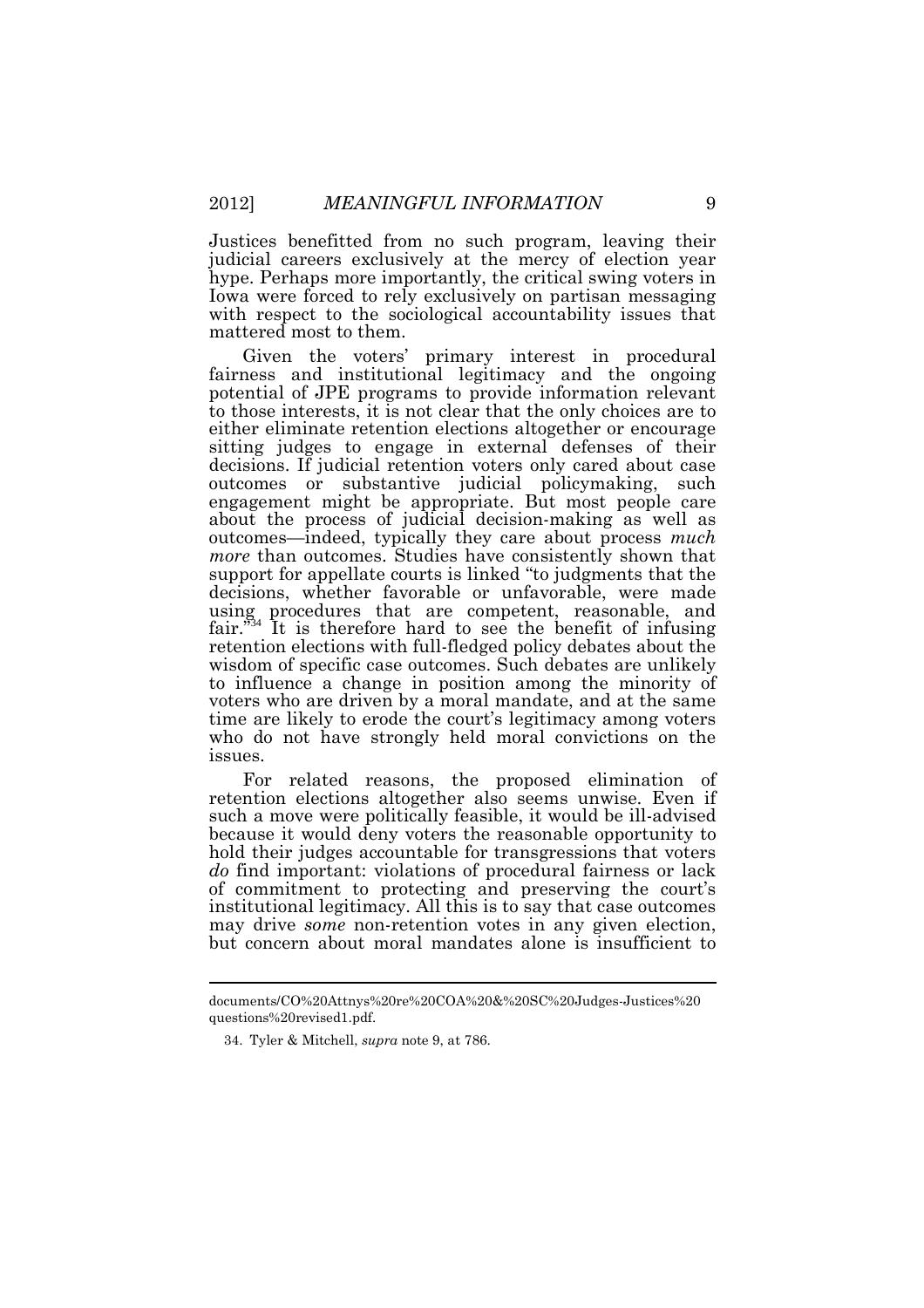justify radical changes to retention elections as we know

 them. For most voters in most retention elections, judicial accountability. Has the judge demonstrated a commitment to the trappings of procedural fairness—the opportunity for judge acted as a trusted public servant and a worthy impartial, and trustworthy tend to win favor with a [decisions.](https://decisions.35)<sup>35</sup> By contrast, the judges who are perceived to be a retention bid.<sup>36</sup> accountability begins and ends with sociological all parties to be heard, fair consideration of all the evidence, and a clear explanation of the court's decision? Has the guardian of the court's institutional legitimacy? The judges who show themselves to be knowledgeable, humble, majority of voters, even when some percentage of the voting public strongly disagrees with one or more of their boorish, haughty, disinterested, unclear, intellectually overwhelmed, or unprofessional are far less likely to survive

 We are right to be concerned with many of the recent trends in judicial elections. And it is near certain that morally outraged groups will continue to seek ouster of future. But the solution, it seems to me, is to return to the principles of judicial accountability that already occupy the should conduct formal performance evaluations of its judges based on criteria related to the *process* of adjudication, and forces should adopt strategies to remind voters that the judge in question has demonstrated a commitment to court. If the evaluations are poor, all interested parties— retention. In either event, the retention decision will better state judges based on case outcomes for the foreseeable minds of most citizens. Every state with retention elections provide those evaluation results to the public in advance of the election. If the evaluations are strong, pro-retention procedural fairness and preserving the legitimacy of the including those who are typically supportive of sitting judges—should debate whether the judge really deserves reflect what voters really want in their judges, and will

 $\overline{a}$ 

 35. See Rebecca Love Kourlis & Jordan M. Singer, A Performance Evaluation Program for the Federal Judiciary, 86 DENV. U. L. REV. 7, 21 (2008) (providing a detailed example of a state judge who was retained despite making a controversial, high-profile ruling in an adverse possession case).

 36. See Aspin, supra note 30, at 225.